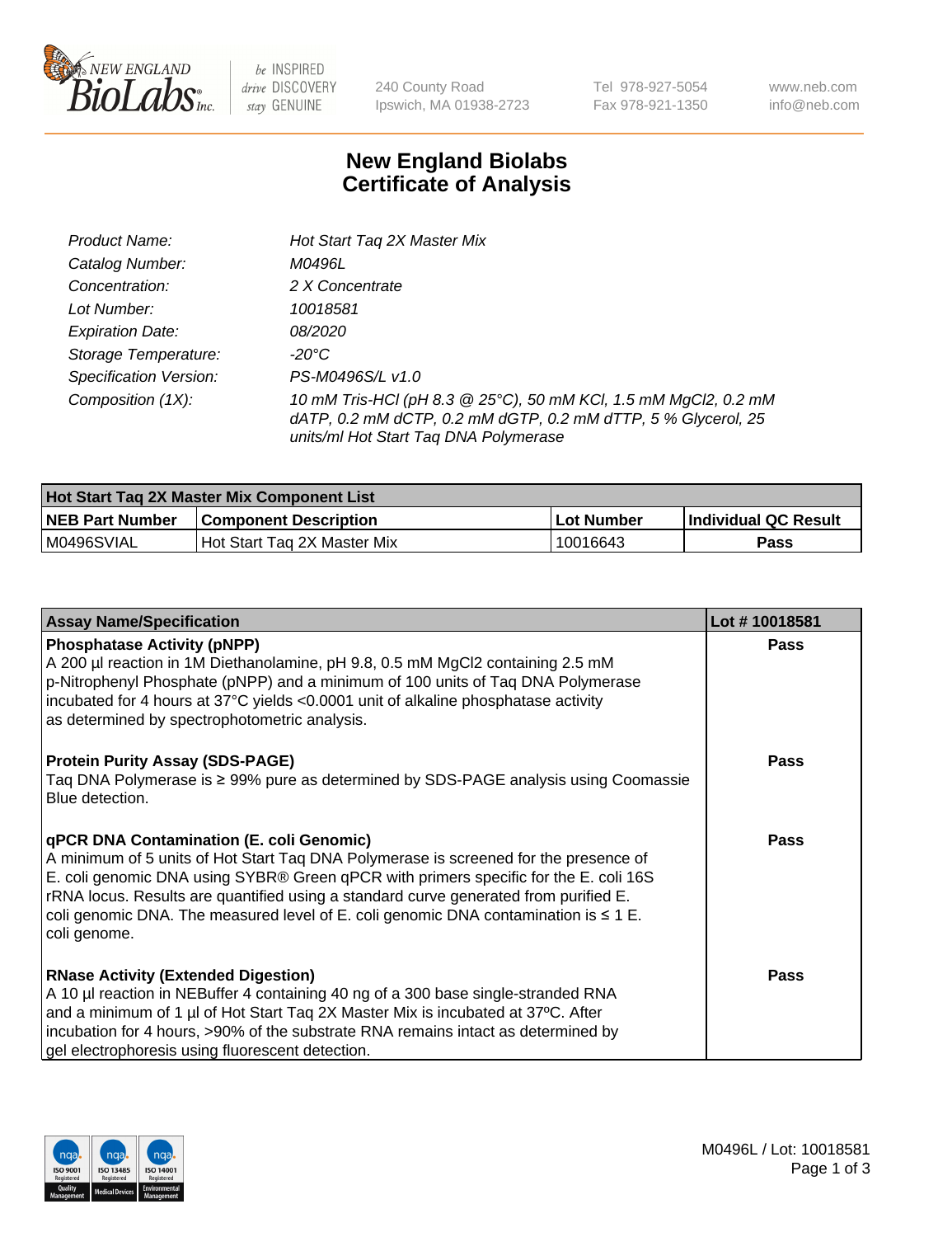

be INSPIRED drive DISCOVERY stay GENUINE

240 County Road Ipswich, MA 01938-2723 Tel 978-927-5054 Fax 978-921-1350 www.neb.com info@neb.com

| <b>Assay Name/Specification</b>                                                                                                                                                                                                                                                                                                                                                                               | Lot #10018581 |
|---------------------------------------------------------------------------------------------------------------------------------------------------------------------------------------------------------------------------------------------------------------------------------------------------------------------------------------------------------------------------------------------------------------|---------------|
| <b>Single Stranded DNase Activity (FAM-Labeled Oligo)</b><br>A 50 µl reaction in ThermoPol® Reaction Buffer containing a 10 nM solution of a<br>fluorescent internal labeled oligonucleotide and a minimum of 25 units of Taq DNA<br>Polymerase incubated for 30 minutes at either 37°C or 75°C yields <10% degradation<br>as determined by capillary electrophoresis.                                        | <b>Pass</b>   |
| <b>Endonuclease Activity (Nicking)</b><br>A 50 µl reaction in ThermoPol® Reaction Buffer containing 1 µg of supercoiled<br>PhiX174 DNA and a minimum of 20 units of Taq DNA Polymerase incubated for 4 hours at<br>either 37°C or 75°C results in <10% conversion to the nicked form as determined by<br>agarose gel electrophoresis.                                                                         | Pass          |
| Inhibition of Primer Extension (Hot Start, Radioactivity Incorporation)<br>A 50 µl primer extension assay in ThermoPol® Reaction Buffer in the presence of 200<br>µM dNTPs including [3H]-dTTP, containing 15 nM primed single-stranded M13mp18 with<br>2.5 units of Hot Start Taq DNA Polymerase incubated for 16 hours at 25°C yields >95%<br>inhibition when compared to a non-hot start control reaction. | <b>Pass</b>   |
| Non-Specific DNase Activity (16 hour, Buffer)<br>A 50 µl reaction in 1X Hot Start Taq Master Mix containing 1 µg of T3 DNA in<br>addition to a reaction containing Lambda-HindIII DNA incubated for 16 hours at 37°C<br>results in a DNA pattern free of detectable nuclease degradation as determined by<br>agarose gel electrophoresis.                                                                     | <b>Pass</b>   |
| PCR Amplification (5 kb Lambda, Master Mix)<br>A 25 µl reaction in 1X Hot Start Taq Master Mix and 0.2 µM primers containing 5 ng<br>Lambda DNA for 25 cycles of PCR amplification results in the expected 5 kb product.                                                                                                                                                                                      | <b>Pass</b>   |
| PCR Amplification (Hot Start 2 kb Lambda DNA, Master Mix)<br>A 50 µl reaction in 1X Hot Start Taq Master Mix and 0.2 µM primers containing 20 pg<br>Lambda DNA and 100 ng Human Genomic DNA for 30 cycles of PCR amplification results<br>in an increase in yield of the 2 kb Lambda product and a decrease in non-specific<br>genomic bands when compared to a non-hot start control reaction.               | Pass          |

This product has been tested and shown to be in compliance with all specifications.